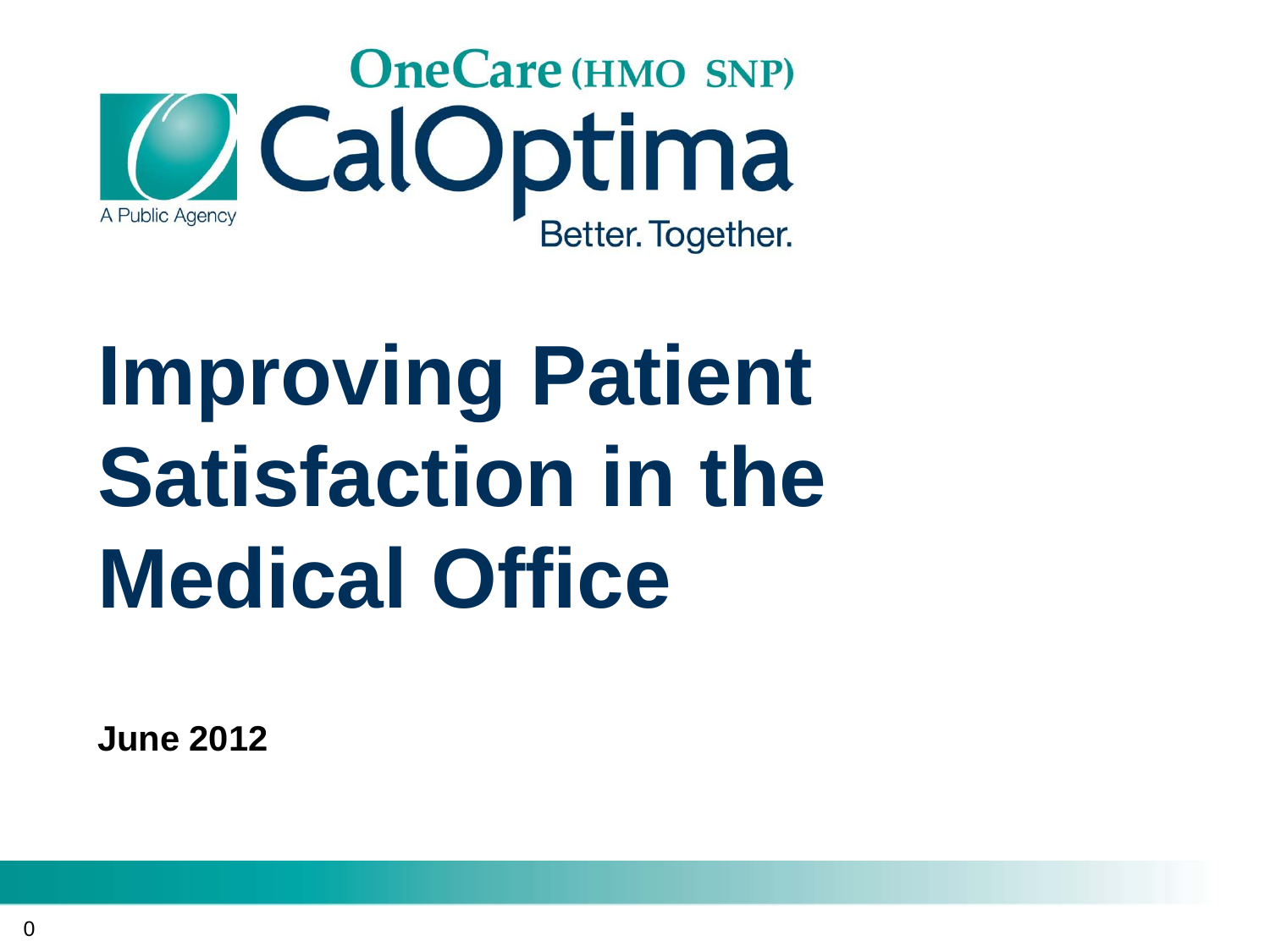#### **Quality Service for Patients**

We have all experienced great service and poor service at one time or another.

Great service makes patients want to come back. Poor service makes patients wonder why they went there in the first place.

It is our job to be professional, efficient, and friendly to patients in order to leave a **positive** lasting impression.

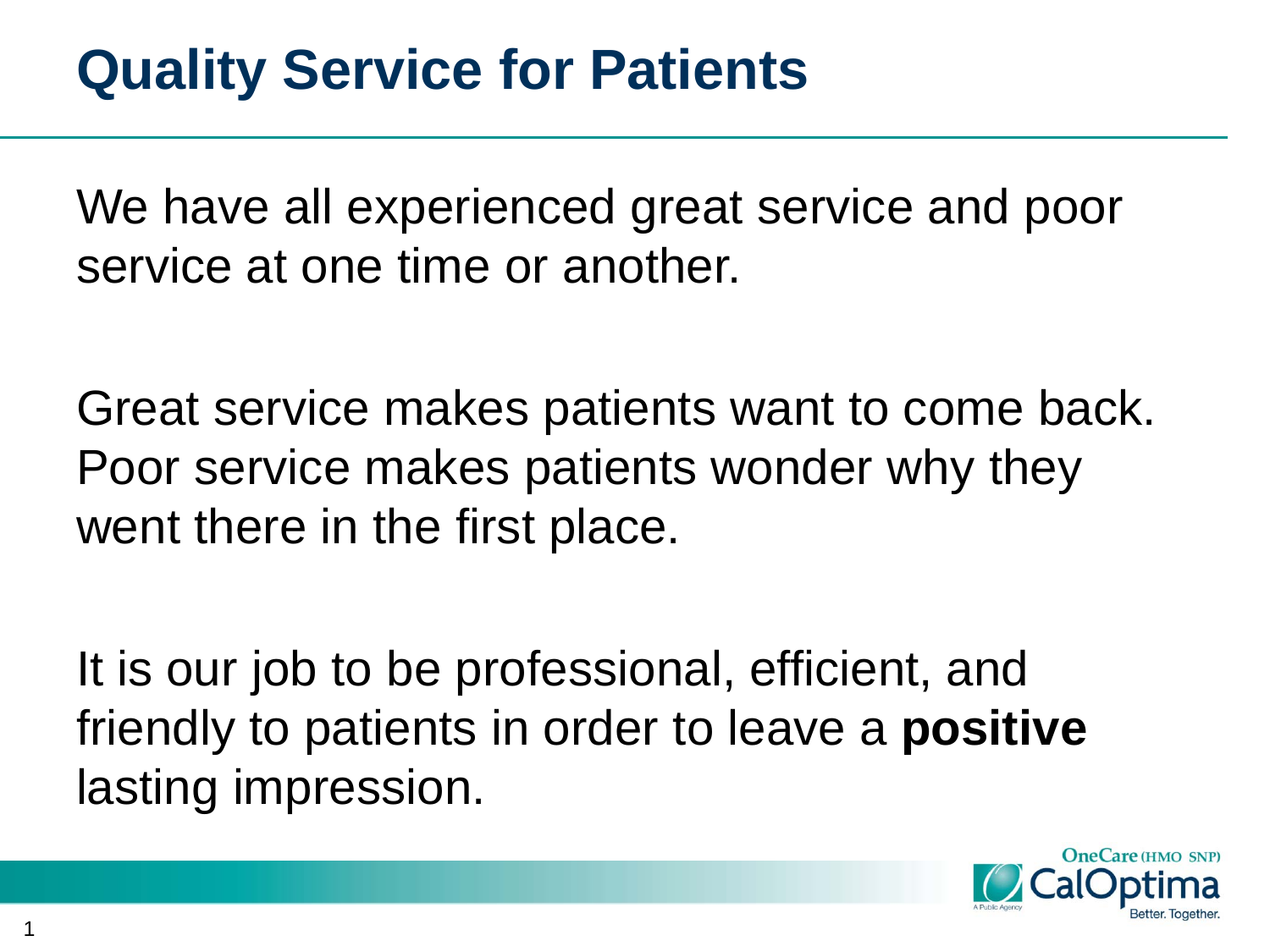### **Your Role in Patient Satisfaction**

- Be considerate and listen patiently you are the information expert in the office
- Offer assistance and provide conflict resolution when necessary
- Provide timely service in a courteous manner
- Understand that a successful medical office depends on being **proactive, customer focused,** and **team players**

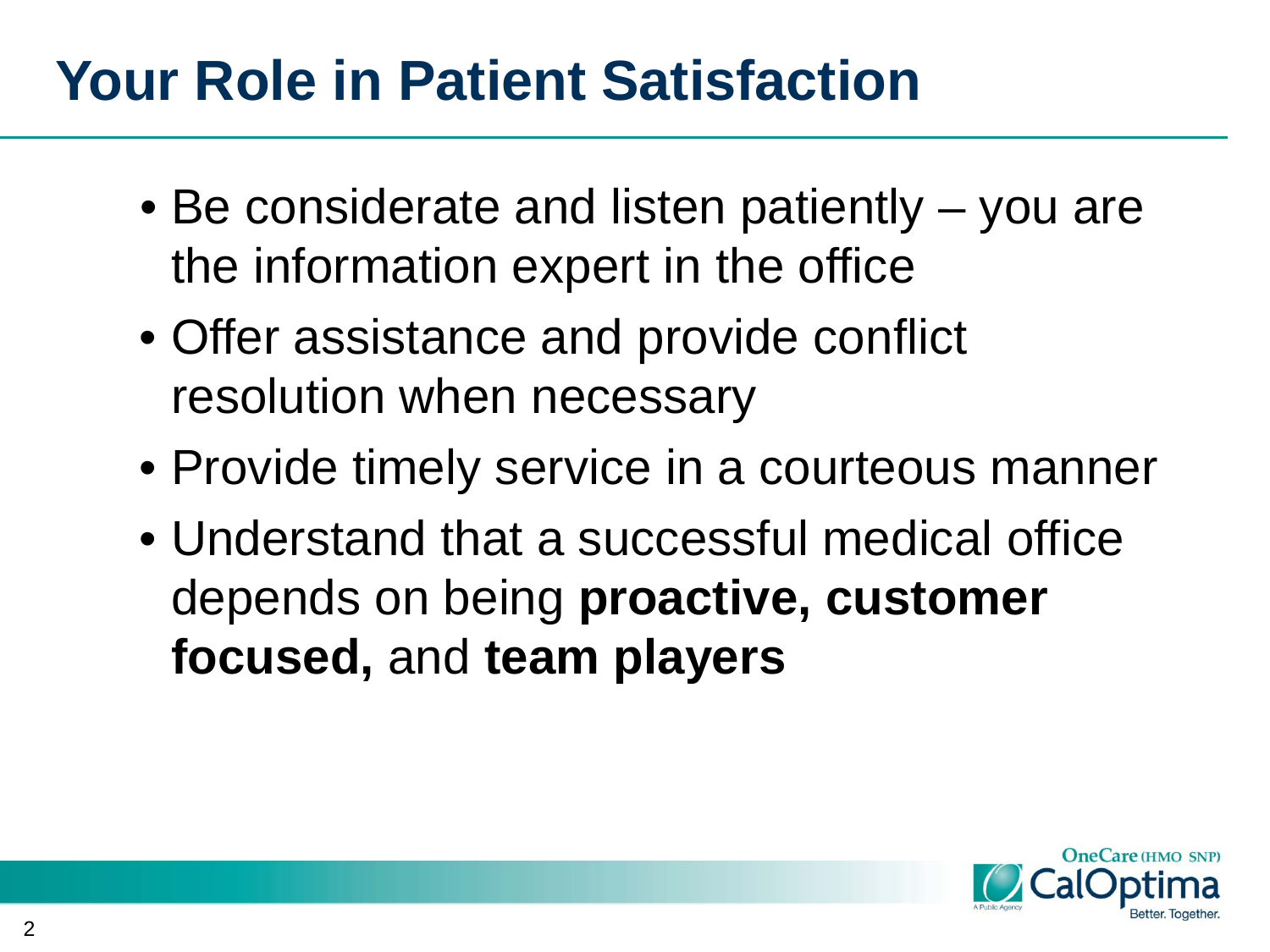#### **1. ANSWERING THE PHONE**

- Always try to answer phone calls by the **second ring**
	- $\triangleright$  A caller measures the quality of your medical office before hearing a voice by the number of rings it takes to get an answer
- Maintain a **friendly and positive tone** when you answer the phone or greet a patient at the front desk

**It's not what you say, but how you say it**

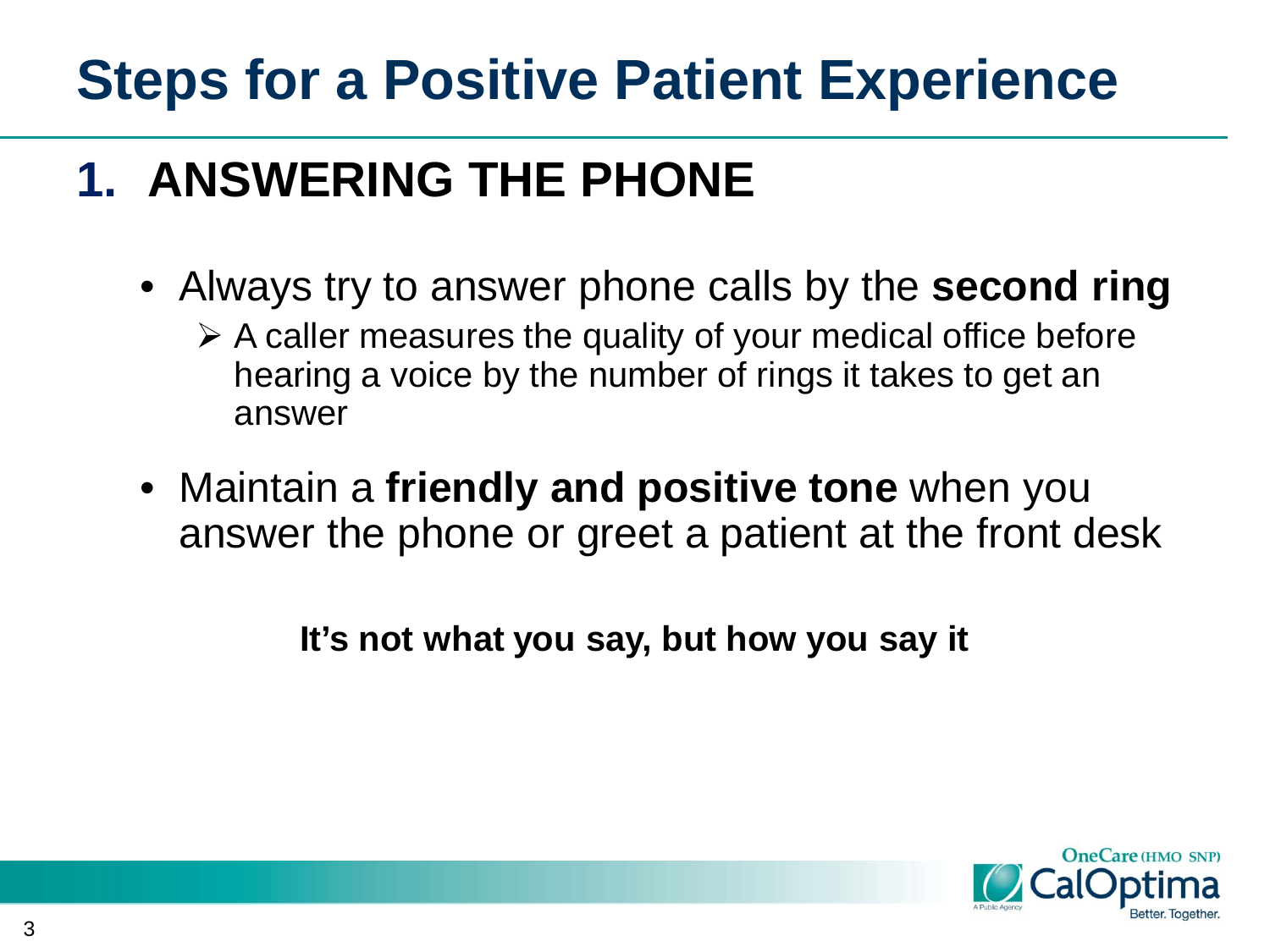#### **2. GREETING PATIENTS AT THE FRONT DESK**

- Make direct **eye contact** and give the patient a **warm smile**
- Help make the patient feel **welcomed**:
	- $\triangleright$  Ask about his/her day
	- $\triangleright$  Ask if he/she has any questions before visit
- **Be prepared** by having the patient's chart and any other relevant information readily available to reference for the patient's visit

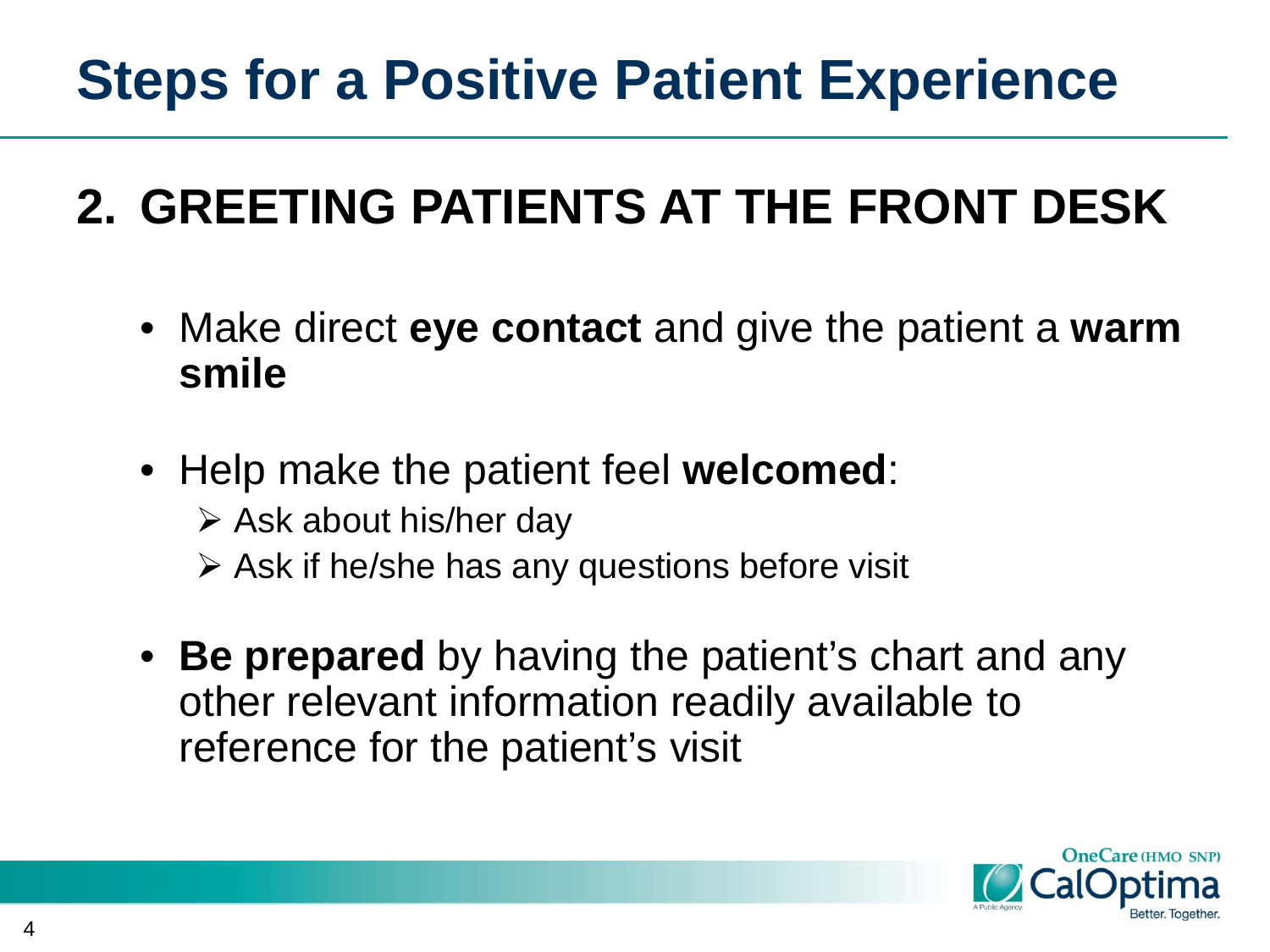#### **2. GREETING PATIENTS AT THE FRONT DESK (Cont.)**

• Maintain **professional conversation** among coworkers at the front desk

**Tip for Office:** Implement daily office "huddles" to monitor and manage patient flow

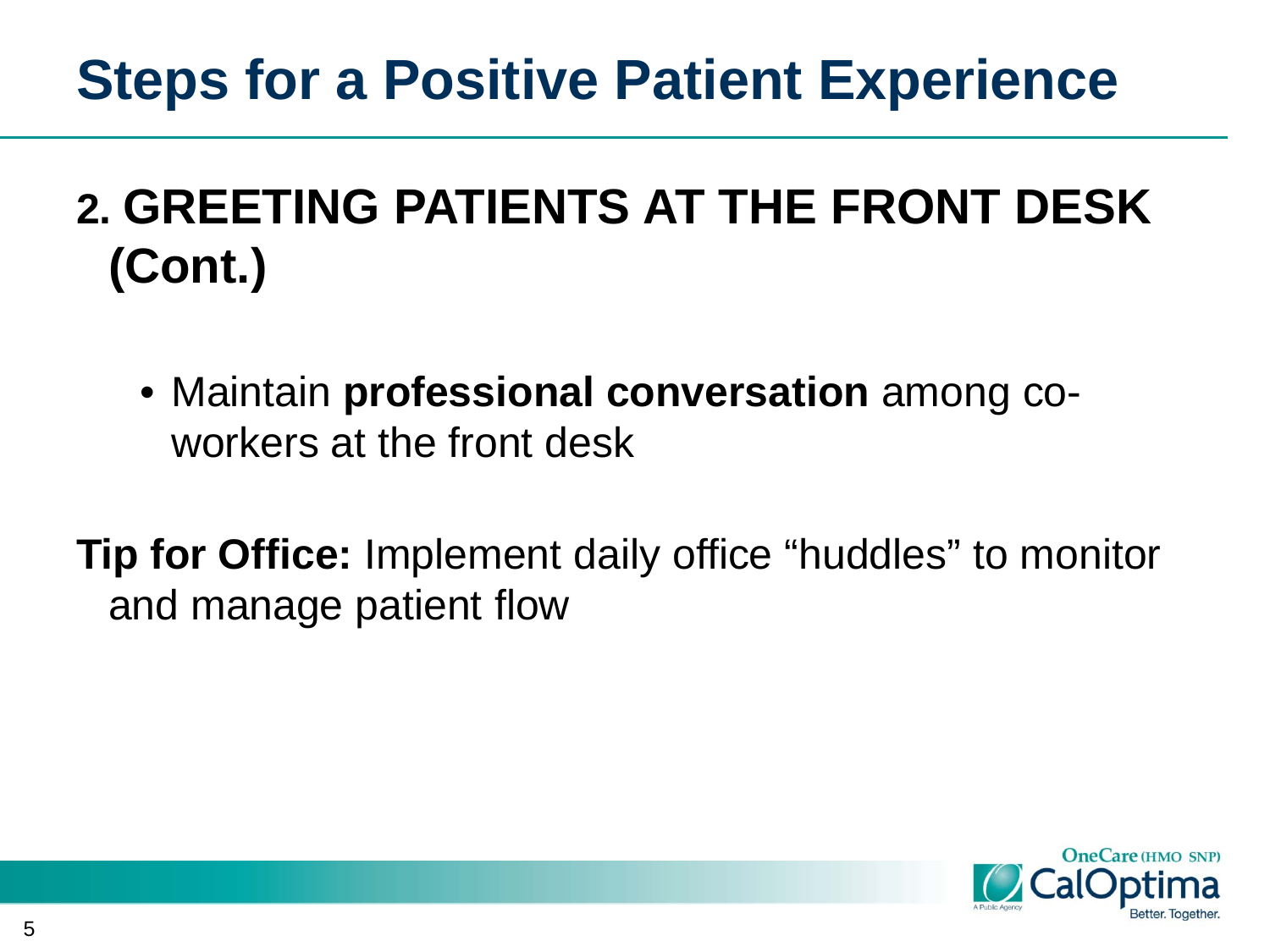#### **3. PATIENTS IN THE WAITING ROOM**

- Create a **hospitable environment** in the waiting room:
	- Maintain a clean waiting area
	- $\triangleright$  Stock area with magazines and health education materials
	- $\triangleright$  Play pleasant music in the background at a low volume
	- $\triangleright$  Display a health education program on the TV (if available)
	- $\triangleright$  Offer a cup of water or have a water dispenser available
- **Acknowledge** if there is a wait longer than 15 minutes and **apologize** to the patient:
	- $\triangleright$  Provide an explanation for the delay
	- $\triangleright$  Frequently update the patient on their status of being called back to a room

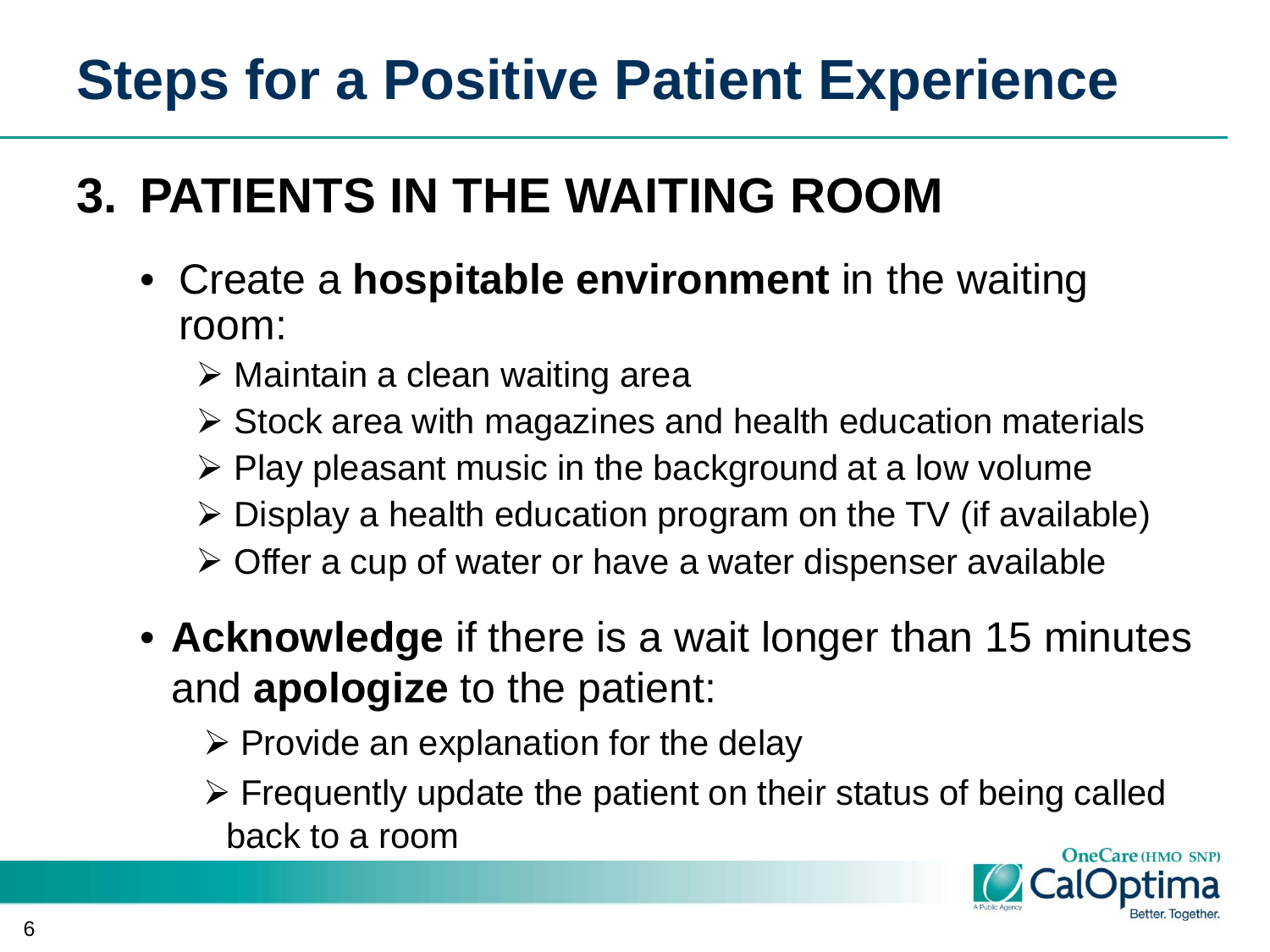#### **3. PATIENTS IN THE WAITING ROOM (Cont.)**

- Use waiting time as an **opportunity to educate** the patient on any needed screenings and find out if the patient has received important shots
- **Tip for Office**: Use a flag system or summary page in each patient's chart that displays the screenings and shots needed so the patient can be notified while in the office

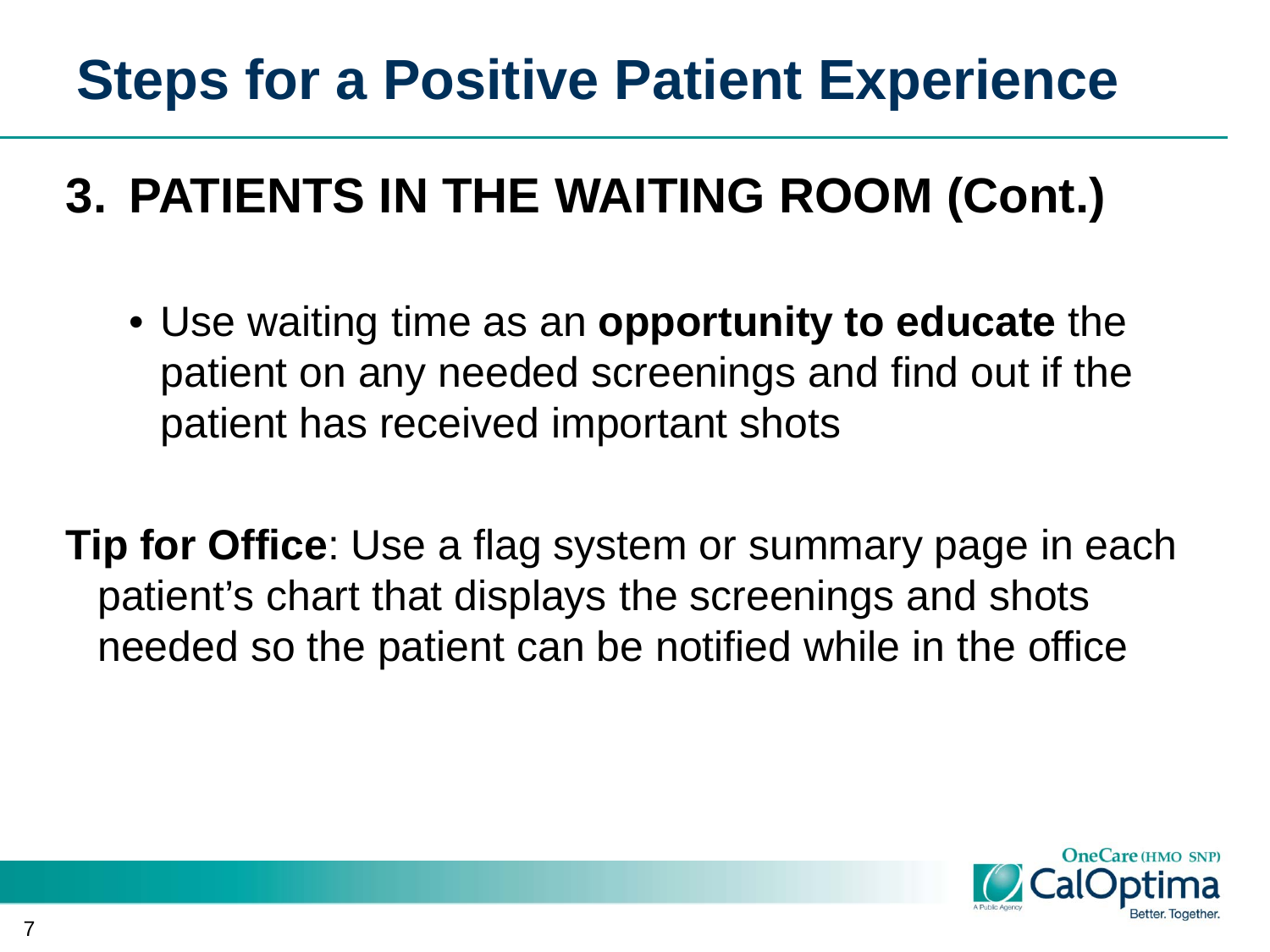#### **4. TAKING PATIENTS TO THE EXAM ROOM**

- Greet the patient with a **smile** and ask how he/she is
- Direct the patient to a **clean room** in an organized manner
- Tell the patient the general **range of time** before seeing a practitioner
- Provide **health education materials** to read while waiting in the exam room

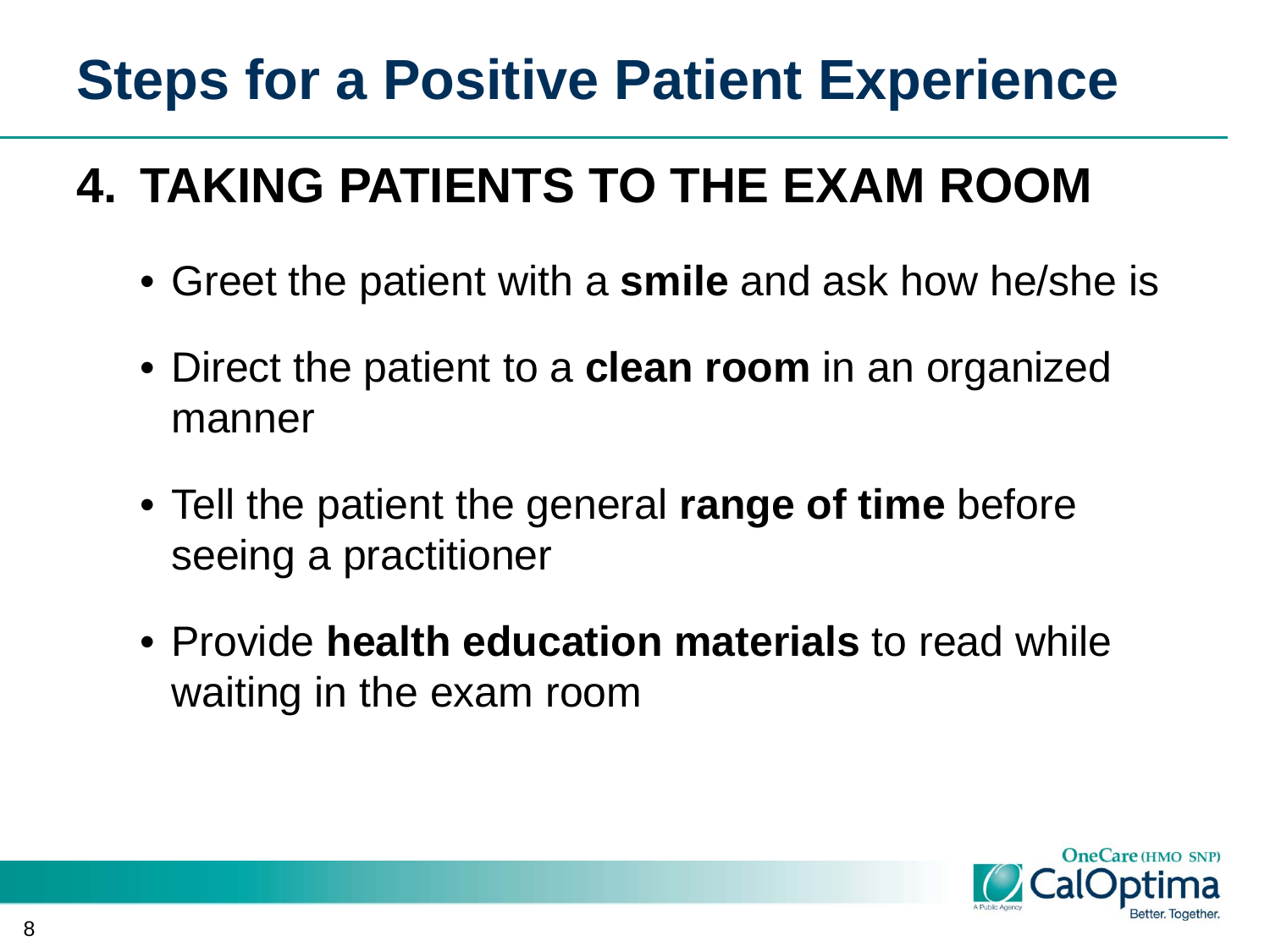#### **5. PRACTITIONER MEETS WITH PATIENT**

- Review the patient's chart **before** entering the room  $\triangleright$  Note topics you would like to discuss with the patient, in addition to the reason for their visit
- Allow ample time for the **patient to explain** how he/she is feeling and address any concerns
- Use **effective listening** skills:
	- $\triangleright$  Give the patient an indication you are listening
	- $\triangleright$  Let the patient finish his/her statement
	- Confirm your understanding by repeating the request/inquiry
- Assess if there are any **other health issues** you would like to discuss with the patient

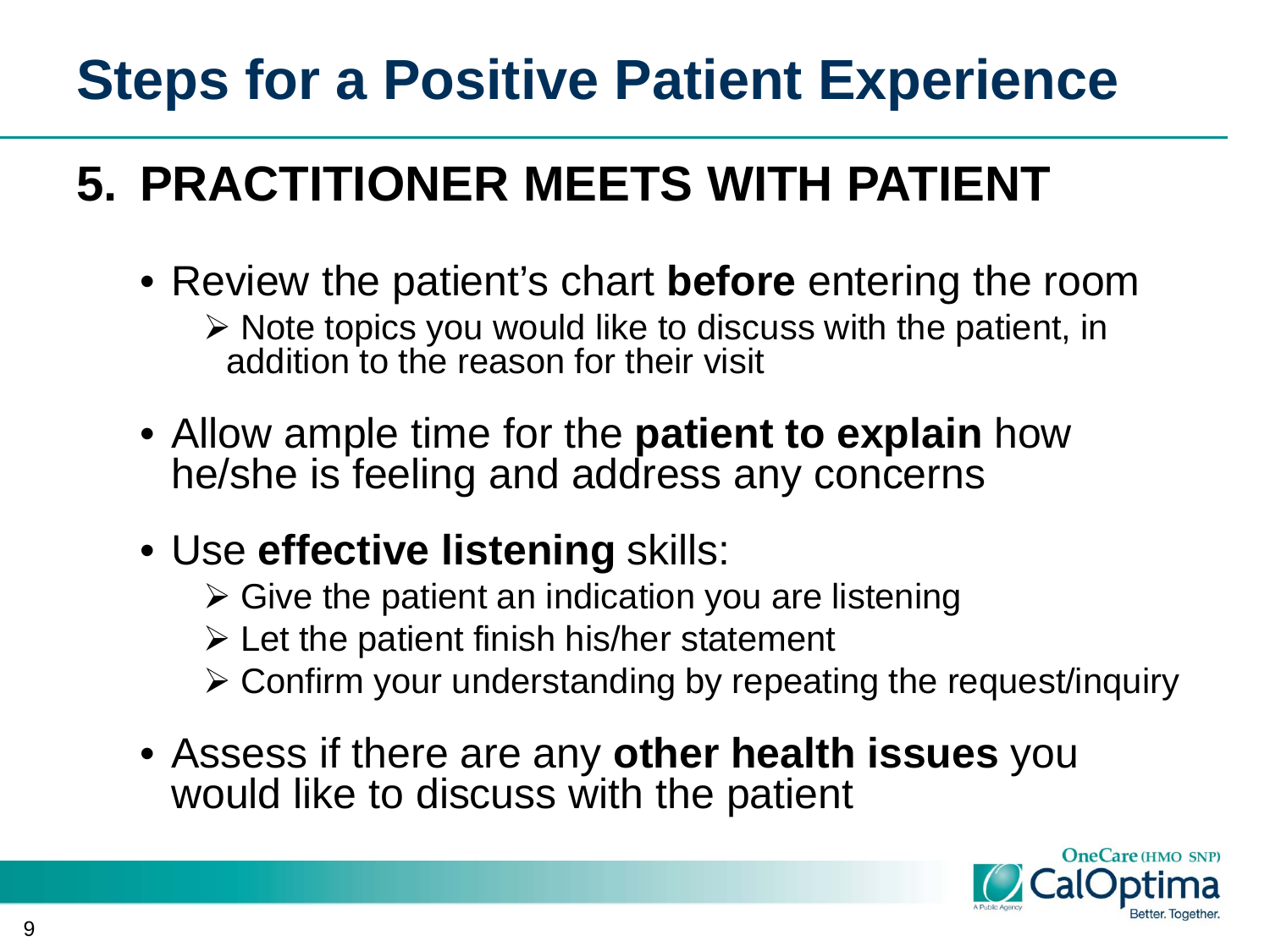- 5. PRACTITIONER MEETS WITH PATIENT (Cont.)
	- Clearly explain the diagnosis and status of the patient's health in **common terms**
	- Discuss the **pros and cons** of the treatment options
	- Provide **health education** for other health issues whenever possible
	- Give the patient an opportunity to **ask questions**
	- Conclude the visit with a **summary of the next steps**  and an action plan

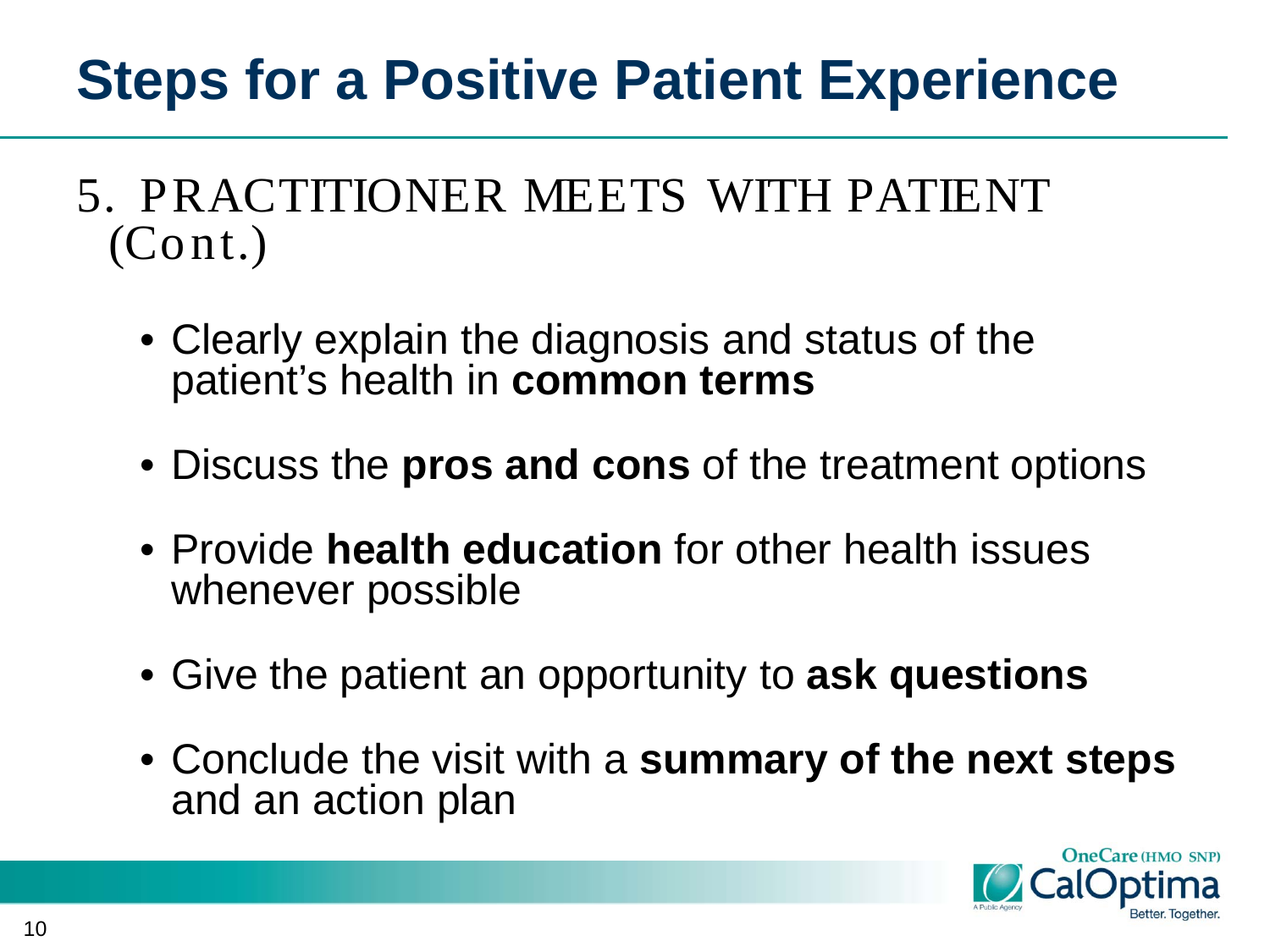#### **6. OFFICE STAFF CLOSES THE VISIT**

- **Remind patient** of any necessary tests or exams he/she should get
- Schedule any necessary **follow-up appointments**
- Schedule the patient's next **annual preventive health appointment**
- Ask the patient to fill out a **short survey** about the visit that can be anonymously dropped in a box to get feedback on your services
- Give the patient a smile and **nice farewell**

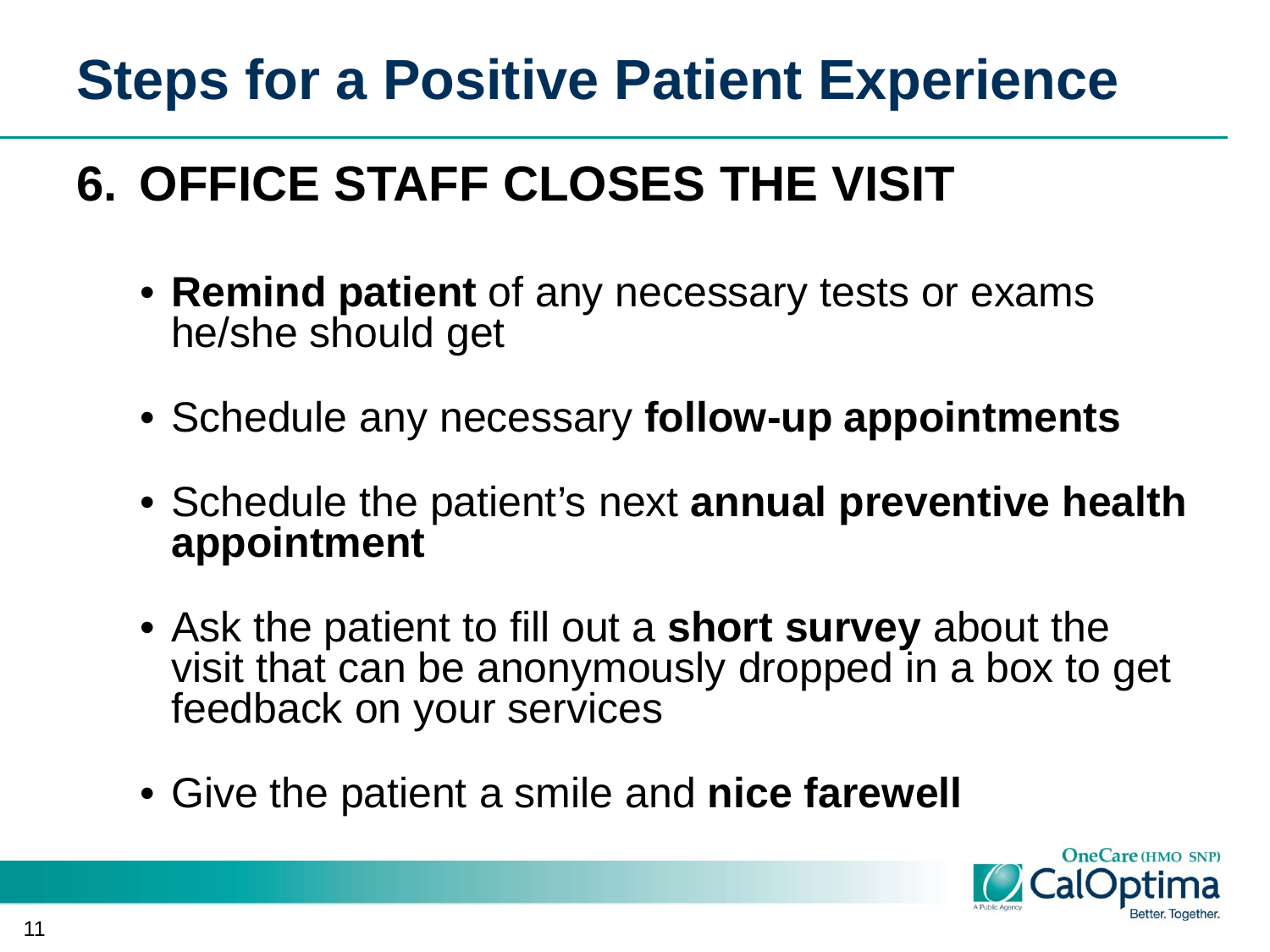- Managing an irate patient may be difficult; however, it can be rewarding if done properly
- Whatever the emotional state of the patient, it is important to understand his/her needs
	- The patient is not upset at you. Don't take it personally!

### **Take the HEAT!**

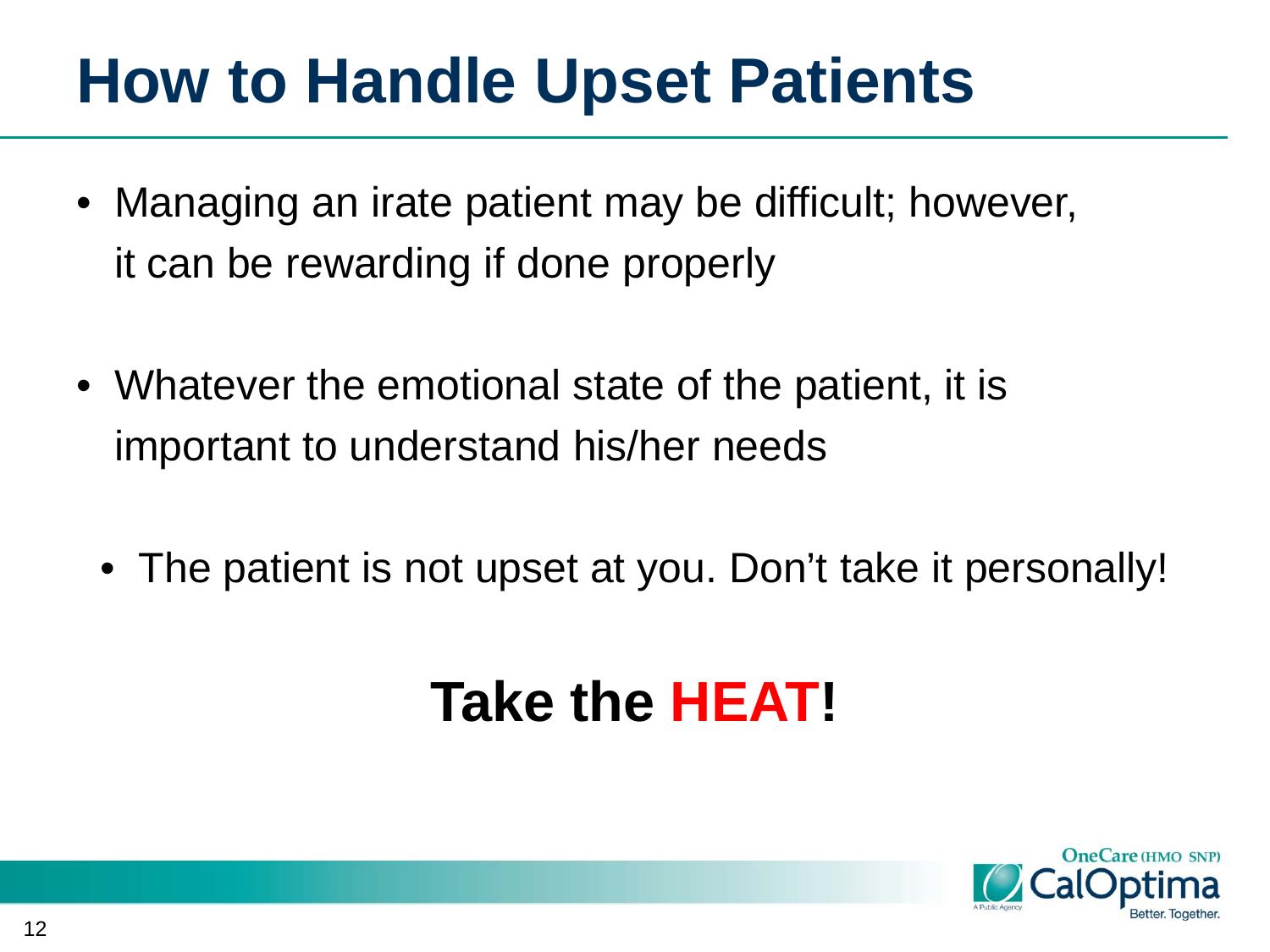- **H**ear Them Out
- **E**mpathize
- **A**pologize
- **T**ake Action

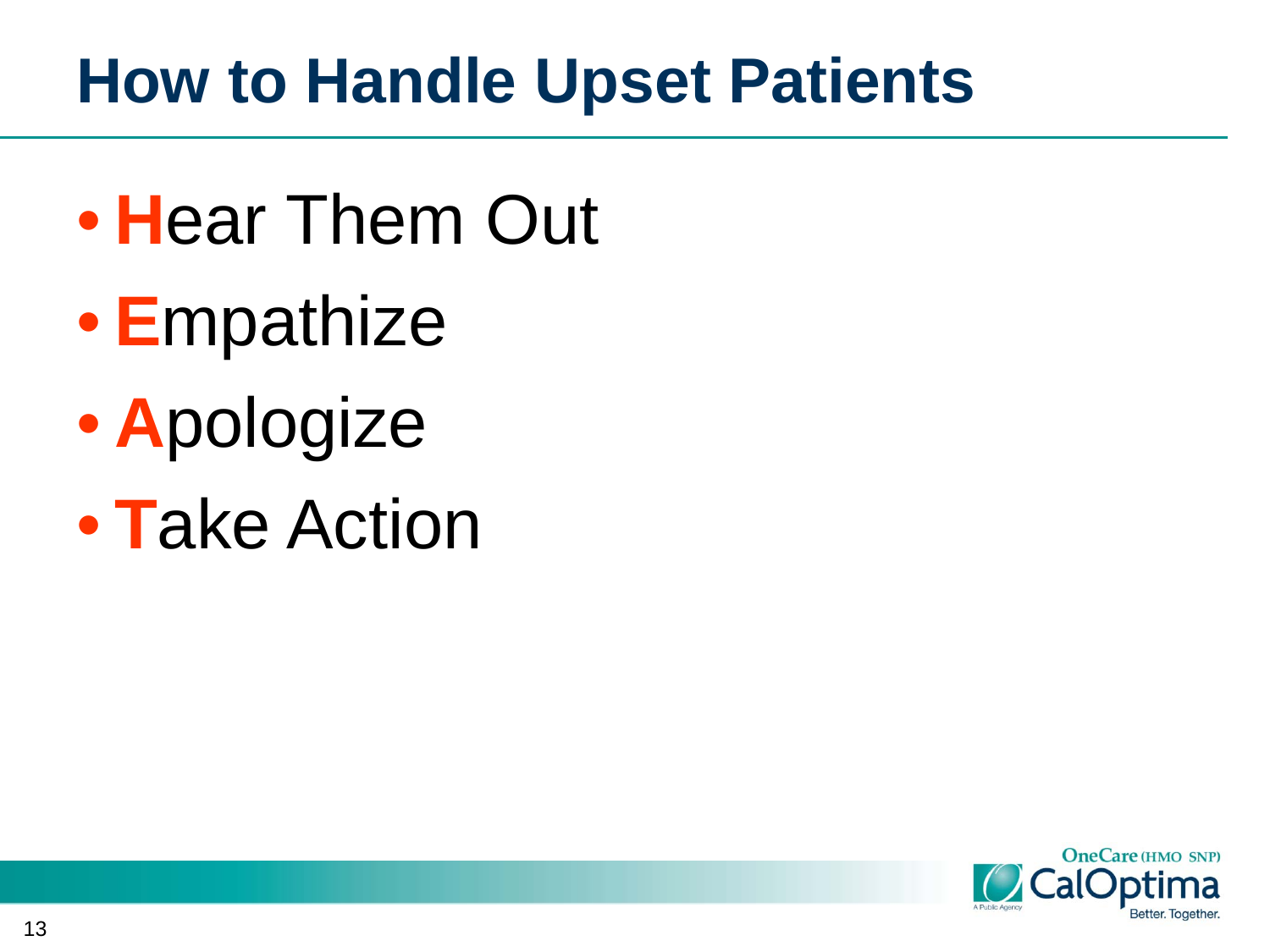## **Hear Them Out**

- Allow the patient to speak and state his/her concerns without interrupting
- Ask questions to help you understand his/her needs
- Demonstrate active listening skills

## **Empathize**

- Put yourself in the patient's shoes
	- $\triangleright$  How would you feel if the same thing happened to you?
- Treat the patient the way you want to be treated

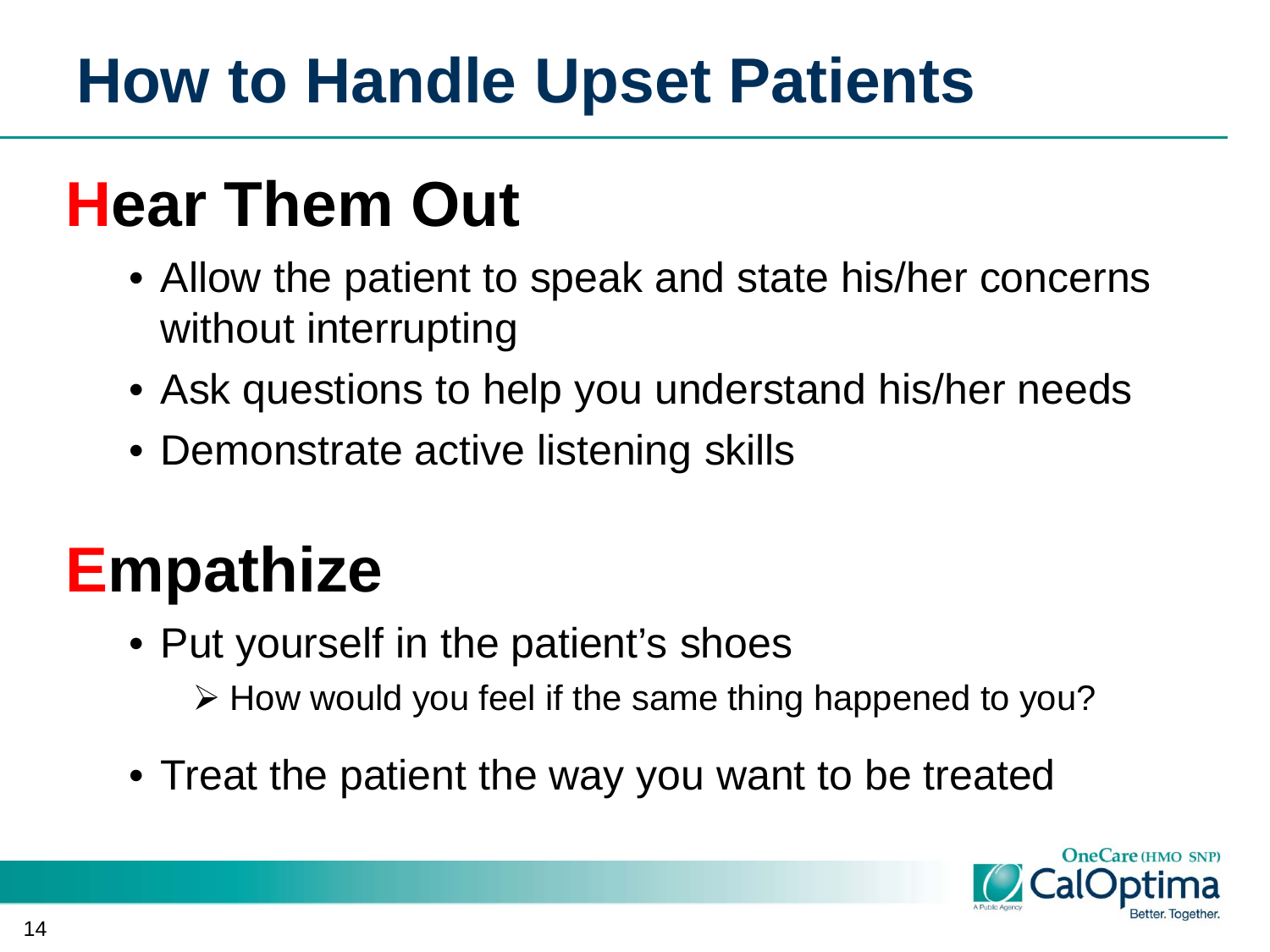## **Apologize**

- Be sincere and specific with your apology
- Avoid over-explaining the mistake
- Acknowledge the patient's stress without playing the blame game
	- $\triangleright$  Example: "I'm sorry you had this problem."

## **Take Action**

- Do whatever possible to correct/resolve the problem/issue
- Follow through until the issue is resolved
- Deliver on promises. If you can't deliver it, don't promise it.

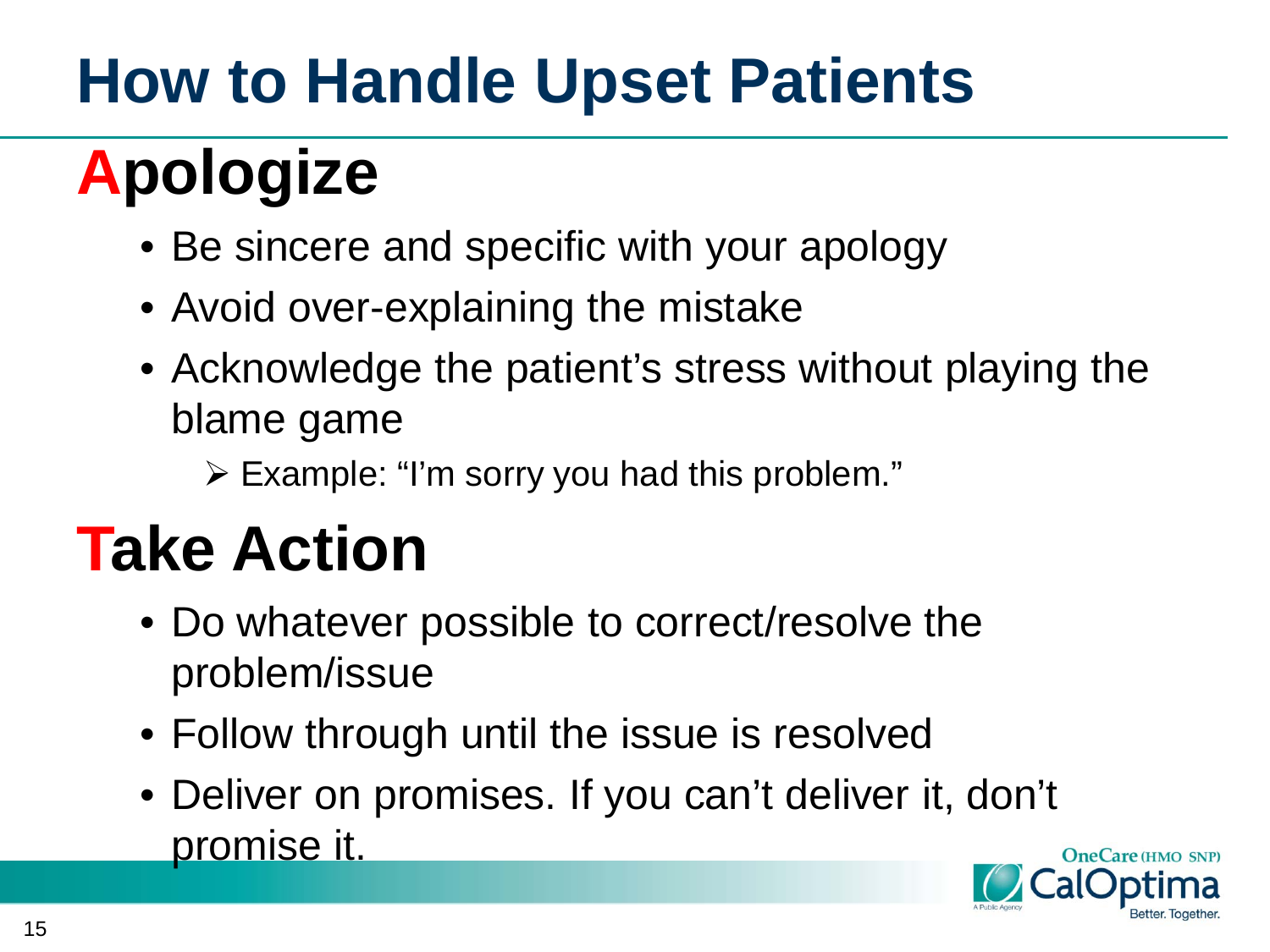## **Final Thought**

- In a medical office, you play a very important role you are often the first person a patient talks to and **you make a difference**
- You have one of the most important jobs in your organization - you help **build the reputation** for outstanding service
- There is no substitute for the human touch you provide when you **deliver excellent service** and quality interactions with patients

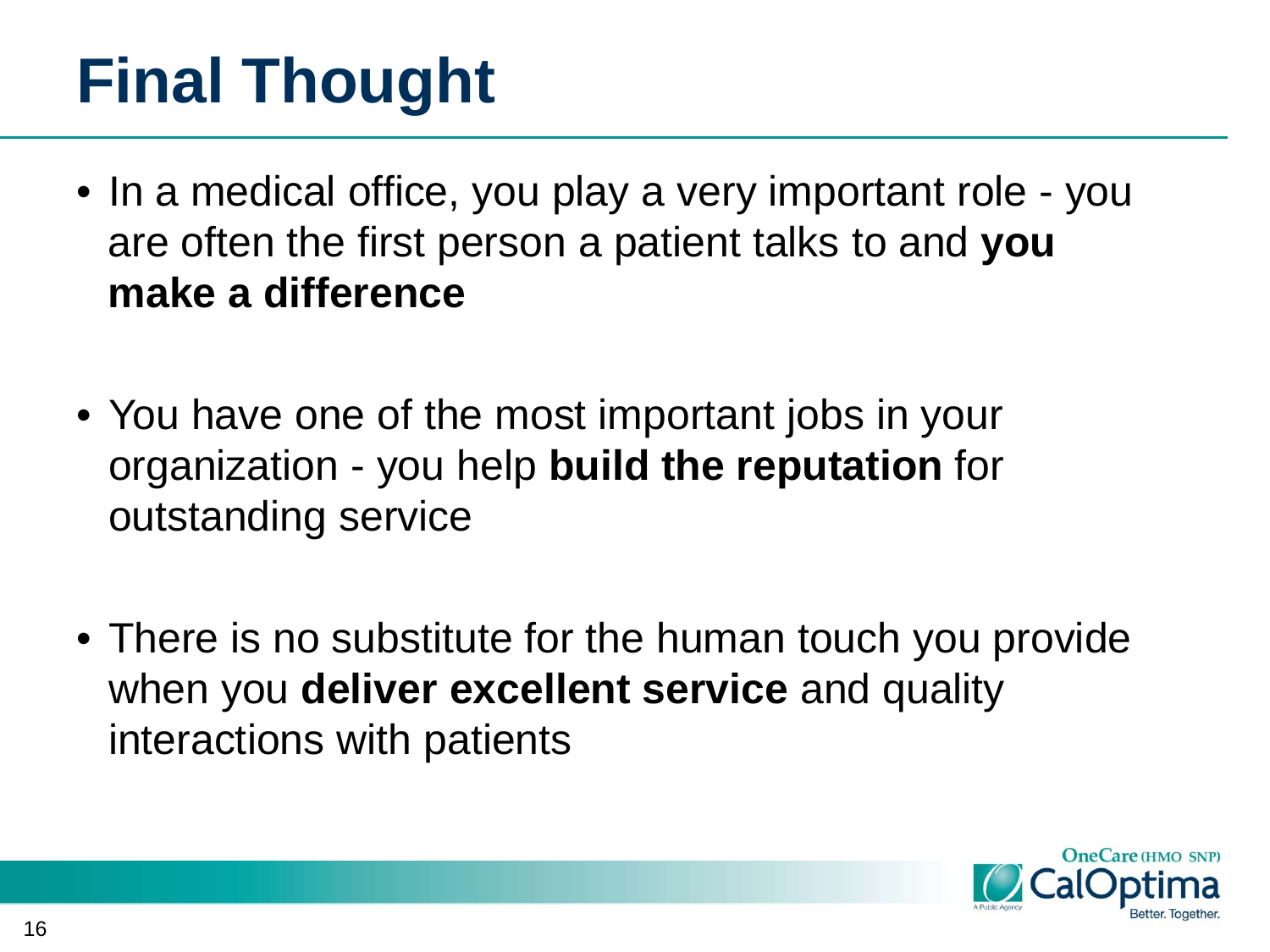To provide members with access to quality health care services delivered in a costeffective and compassionate manner

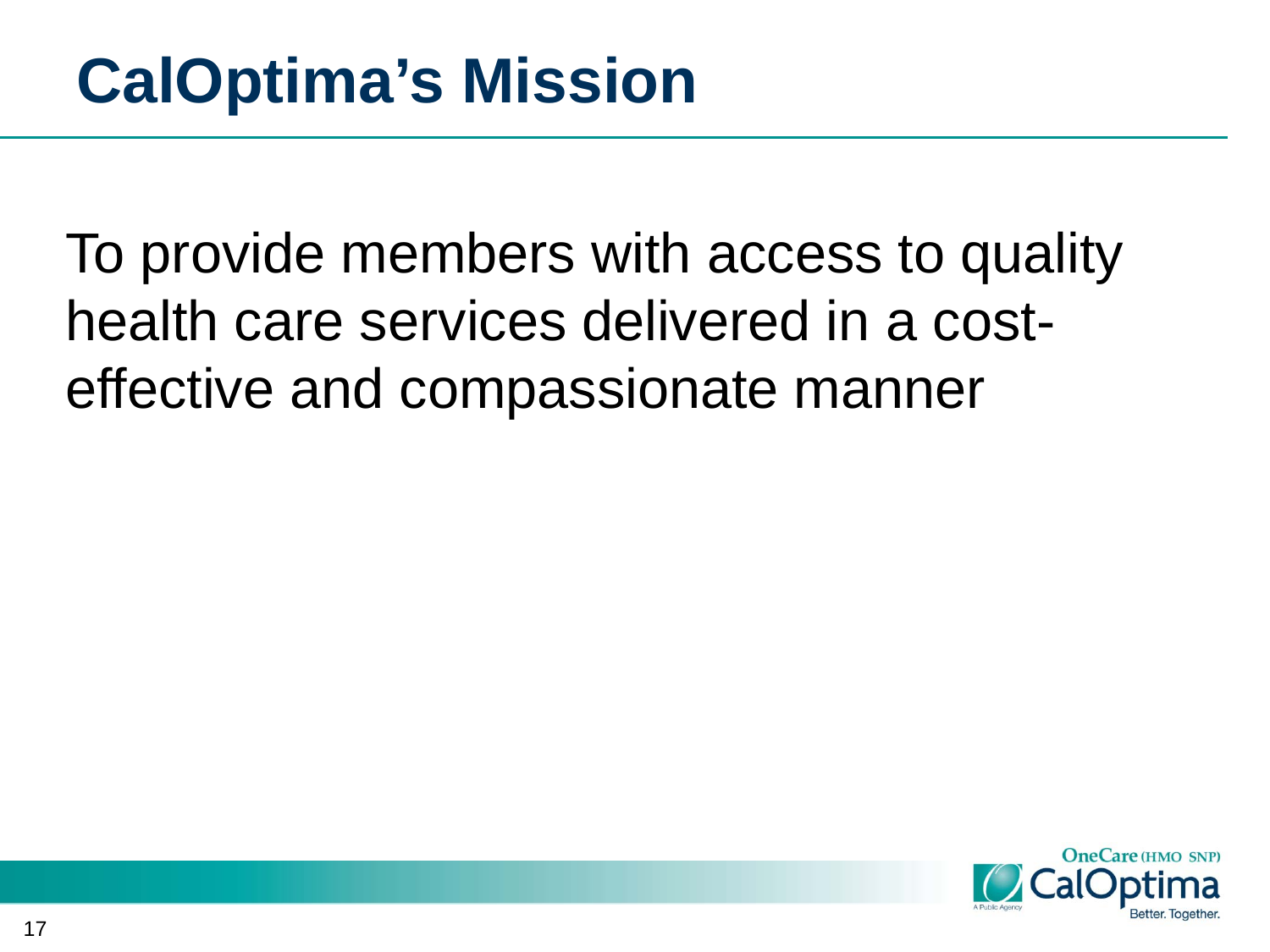## **Other Resources**

- Go online to [www.caloptima.org](http://www.caloptima.org/) to get more resources to help you with your patient care
	- Click on the "For Providers" link
	- Click on "Manuals, Policies and Resources"
	- $\triangleright$  Click on any of the resources available, especially on the left-side panel:
		- **Provider Toolkit** to assist you and your staff with your daily office functions
		- **Health Education**  to access the Health and Wellness library materials and various clinical assessment tools
- Go to the California Quality Collaborative website [www.calquality.org](http://www.calquality.org/) for ideas for how to improve patient care and satisfaction

 Download this resource on their website: [http://www.calquality.org/programs/patientexp/resources/documents/Imp](http://www.calquality.org/programs/patientexp/resources/documents/Improving_Pt_Experience_Spread_Change_Pkg_UpdatedMay2011.pdf) [roving\\_Pt\\_Experience\\_Spread\\_Change\\_Pkg\\_UpdatedMay2011.pdf](http://www.calquality.org/programs/patientexp/resources/documents/Improving_Pt_Experience_Spread_Change_Pkg_UpdatedMay2011.pdf)